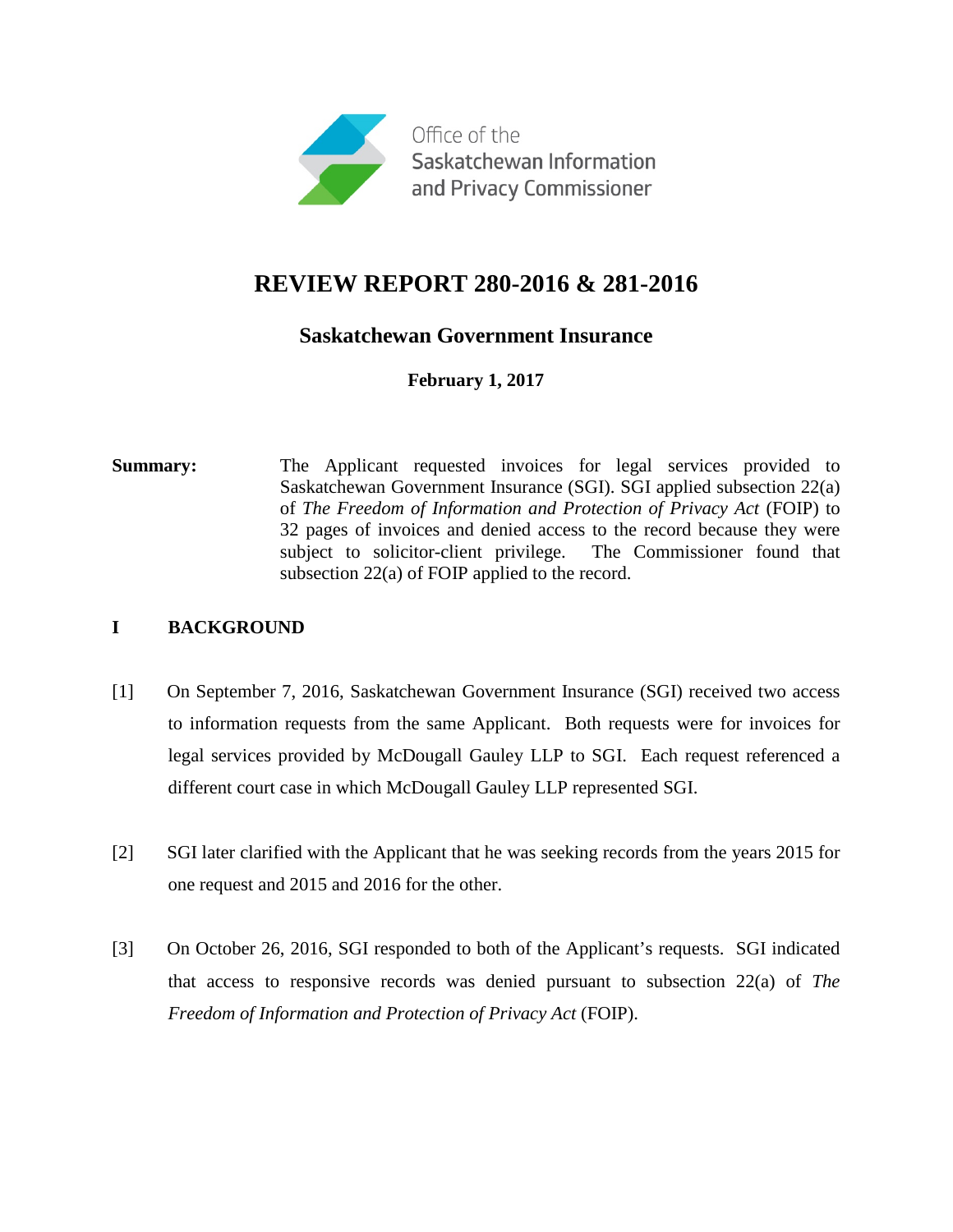[4] The Applicant was dissatisfied with SGI's response and requested reviews by my office. On December 5, 2016, my office provided notification to both SGI and the Applicant of our intention to undertake the reviews.

### **II RECORDS AT ISSUE**

[5] SGI has identified four pages of records responsive to one request and 28 pages of records responsive to the other request. All pages are invoices for legal services from McDougall Gauley LLP. SGI has applied subsection 22(a) of FOIP to all 32 pages.

#### **III DISCUSSION OF THE ISSUES**

[6] SGI qualifies as a government institution pursuant to subsection  $2(1)(d)(ii)$  of FOIP.

#### **1. Does subsection 22(a) of FOIP apply to the record?**

- [7] Subsection 22(a) of FOIP provides:
	- **22** A head may refuse to give access to a record that:
		- (a) contains information that is subject to solicitor-client privilege;
- [8] My office has established the following test for subsection 22(a) of FOIP:
	- 1. The record must be a communication between solicitor and client;
	- 2. The communication must entail the seeking or giving of legal advice or legal assistance; and
	- 3. The communication must be intended to be confidential.
- [9] The invoices meet the first part of the test as they are communications between a solicitor and a client.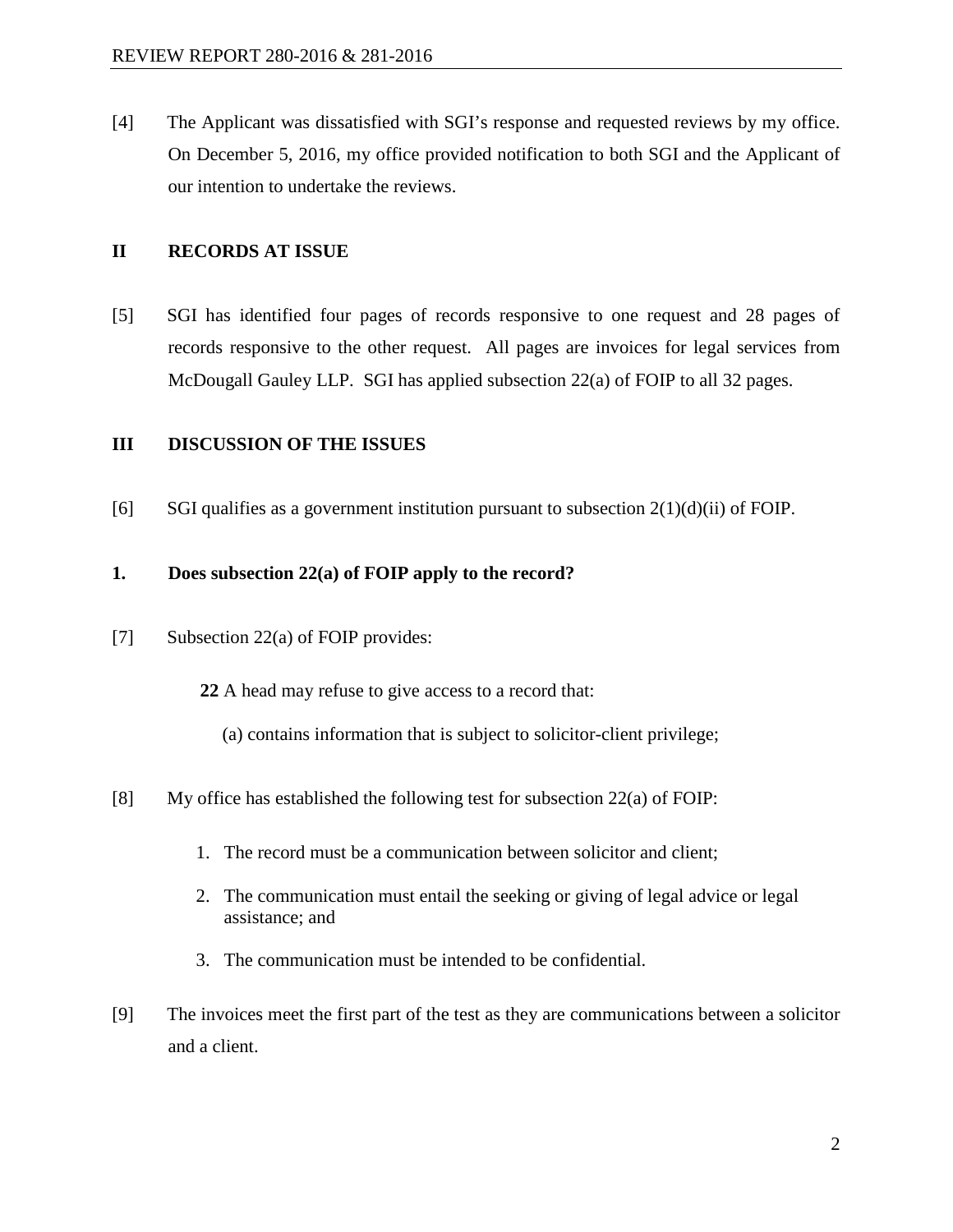- [10] Federal Court of Appeal decision *Stevens v. Canada (Prime Minister)*, (1998) 4 FCR 89 recognizes that invoices of lawyers constitute communications for the purpose of giving advice and solicitor-client privilege applies. I am satisfied that the second part of the test is met.
- [11] Finally, as I discussed in my Review Report 052-2013, in the Supreme Court of Canada (SCC) decision *Maranda v. Richer*, [2003] 3 S.C.R. 193, 2003 SCC67 (*Maranda*), the court asserted that there is a presumption of privilege for lawyers' bills of account as a whole in order to ensure that solicitor-client privilege is honoured. I am satisfied that the invoices were intended to be confidential.
- [12] All three parts of the test have been met.
- [13] In my Review Report 052-2013, I also discussed that the presumption of privilege for lawyer's invoices can be rebutted if the Applicant can provide persuasive arguments that the disclosure of information, namely the fees detailed in the invoice, will not result in the Applicant learning of information that is subject to solicitor-client privilege. My discussion considered *Ontario (Ministry of the Attorney General) v. Ontario (Assistant Information and Privacy Commissioner)*, [2005] OJ No 941 and *Legal Services Society v. Information and Privacy Commissioner of British Columbia* (2003), [2003] BCJ No 1093 (QL).
- [14] SGI's submission also recognized the ability of the Applicant to rebut the presumption of privilege. It drew my attention to recent Order F15-16 from the Information and Privacy Commissioner of British Columbia which lays out a test for determining whether the presumption of privilege has been rebutted:

The parties agree that the correct approach for determining whether the presumption of privilege has been rebutted is the one cited in *Central Coast School District No. 49 v. British Columbia (Information and Privacy Commissioner)* [*Central Coast*]. *Central Coast* states that "the presumption of privilege will prevail unless it is rebutted by evidence or argument that is sufficient to satisfy the adjudicator" that the answer is "no" to the two following questions: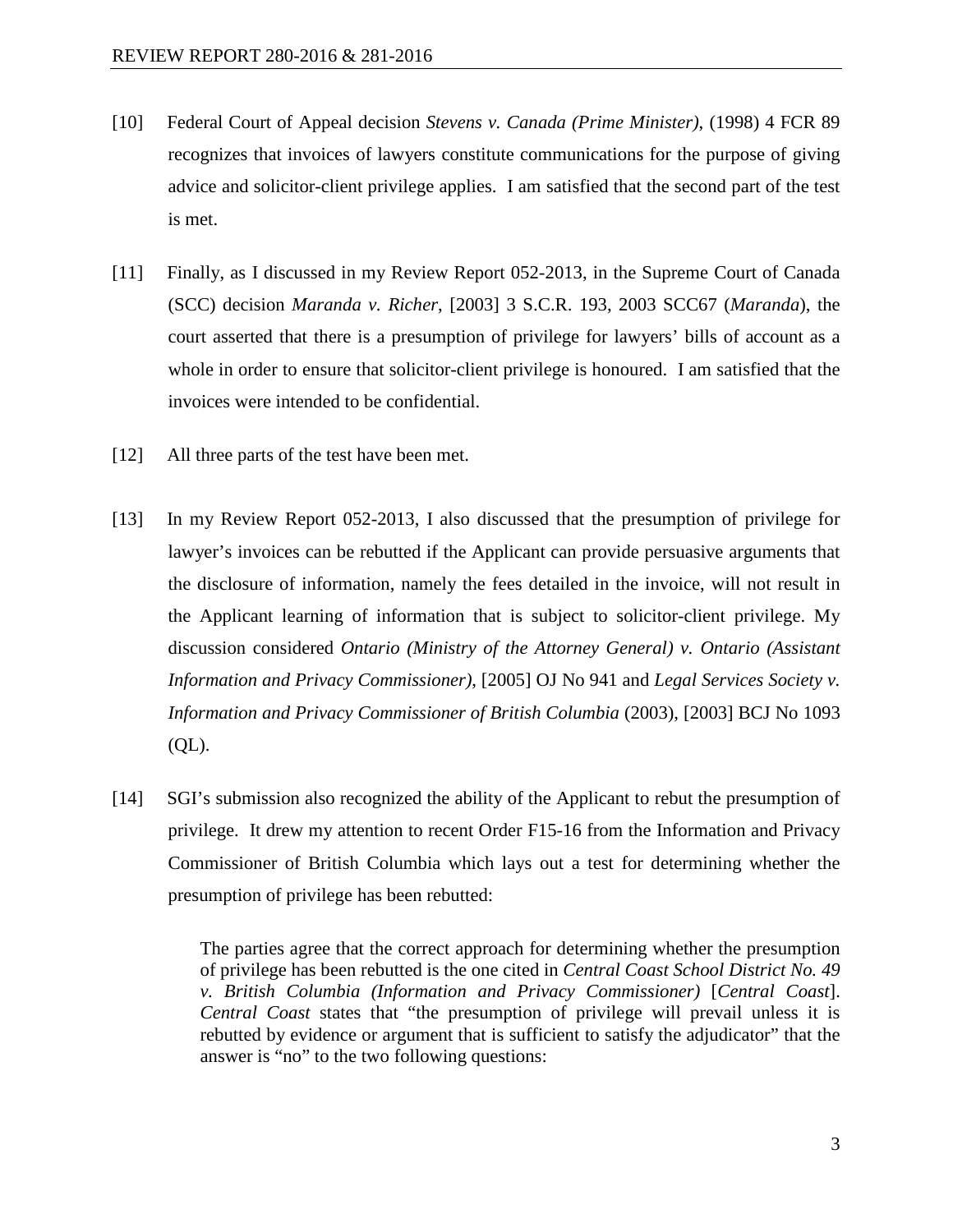(1) Is there any reasonable possibility that disclosure of the amount of the fees paid will directly or indirectly reveal any communication protected by the privilege? and

(2) Could an assiduous inquirer, aware of background information, use the information requested to deduce or otherwise acquire privileged communications?

- [15] The Applicant, in this case has proposed that "any description of actions within the invoice be redacted but that the time and monetary values associated with the accounts be readable."
- [16] In its submission, SGI opposed releasing severed information from the invoices. It indicated that the Applicant has intimate knowledge of the issues and concerns of the court cases related to the invoices and stated that release of the redacted information could also reveal preparedness and potential litigation strategies, which would qualify as privileged communications.
- [17] The Applicant also suggested that the Courts have drawn a distinction between a lawyer's bill in the context of criminal allegations and in the context of a civil matter. He drew attention to the British Columbia Court of Appeal decision *Donnel v. GJB Enterprises Inc*, 2012 BCCA 13. However, this case dealt with a trust account ledger and not specifically lawyers invoices. At paragraph 114, the decision states: "This general rule applies to all information arising out of solicitor-client relationships whatever may be their legal context. Accordingly, I would reject the appellant's submission that *Maranda* is applicable only to lawyers' bills delivered in criminal cases."
- [18] I am not persuaded that the Applicant has rebutted the presumption of privilege in the context of the record. Subsection 22(a) of FOIP applies to the record.

#### **IV FINDING**

[19] I find subsection 22(a) of FOIP applies to the entire record.